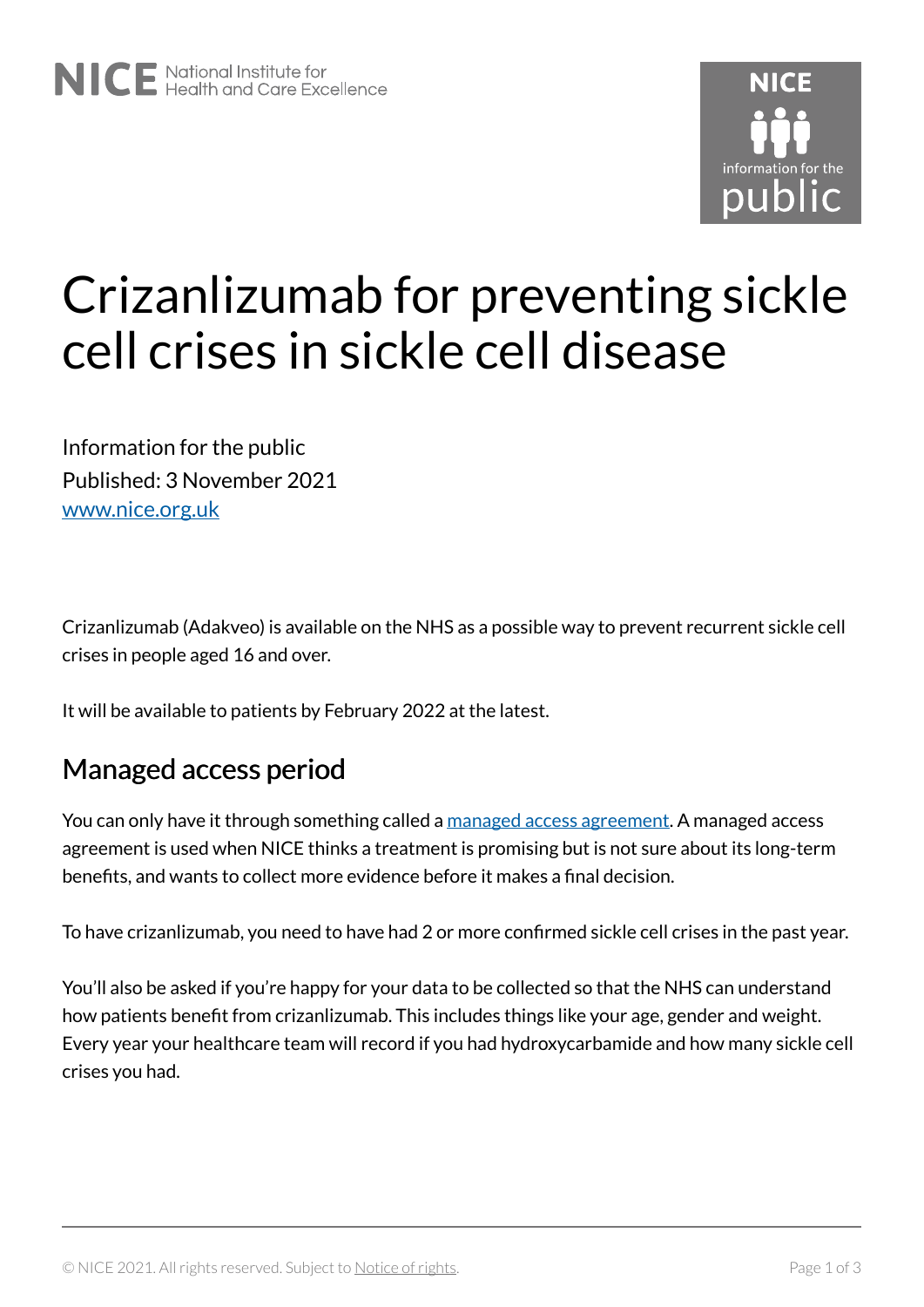### What happens at the end of the managed access period

Evidence is being collected on crizanlizumab until January 2025. After this NICE will review the new evidence collected during the managed access period, decide whether or not to recommend it for routine use on the NHS, and update the guidance. It will be available through the managed access agreement until then.

If the evidence shows that crizanlizumab does not work well and is not good value for the NHS, it will no longer be recommended and your treatment with crizanlizumab will stop.

### Is this treatment right for me?

Your healthcare professionals should give you clear information, talk with you about your options and listen carefully to your views and concerns. Your family can be involved too, if you wish. Read more about [making decisions about your care](https://www.nice.org.uk/about/nice-communities/public-involvement/your-care).

# Questions to think about

- Why do you need to collect my data?
- How well does it work compared with other treatments?
- What are the risks or side effects? How likely are they?
- How will the treatment affect my day-to-day life?
- What happens if the treatment does not work?
- What happens if I do not want to have treatment? Are there other treatments available?
- What will happen to my treatment if NICE no longer recommends crizanlizumab?

# Information and support

The [NHS website](https://www.nhs.uk/conditions/sickle-cell-disease/) may be a good place to find out more.

These organisations can give you advice and support:

- [Sickle Cell Society](https://www.sicklecellsociety.org/) 0208 961 7795
- [AOFAC Foundation](https://aofacfoundation.org/) 0740 455 3898 or [info@aofacfoundation.org](mailto:info@aofacfoundation.org)

You can also get support from your local **Healthwatch**.

NICE is not responsible for the quality or accuracy of any information or advice provided by these organisations.